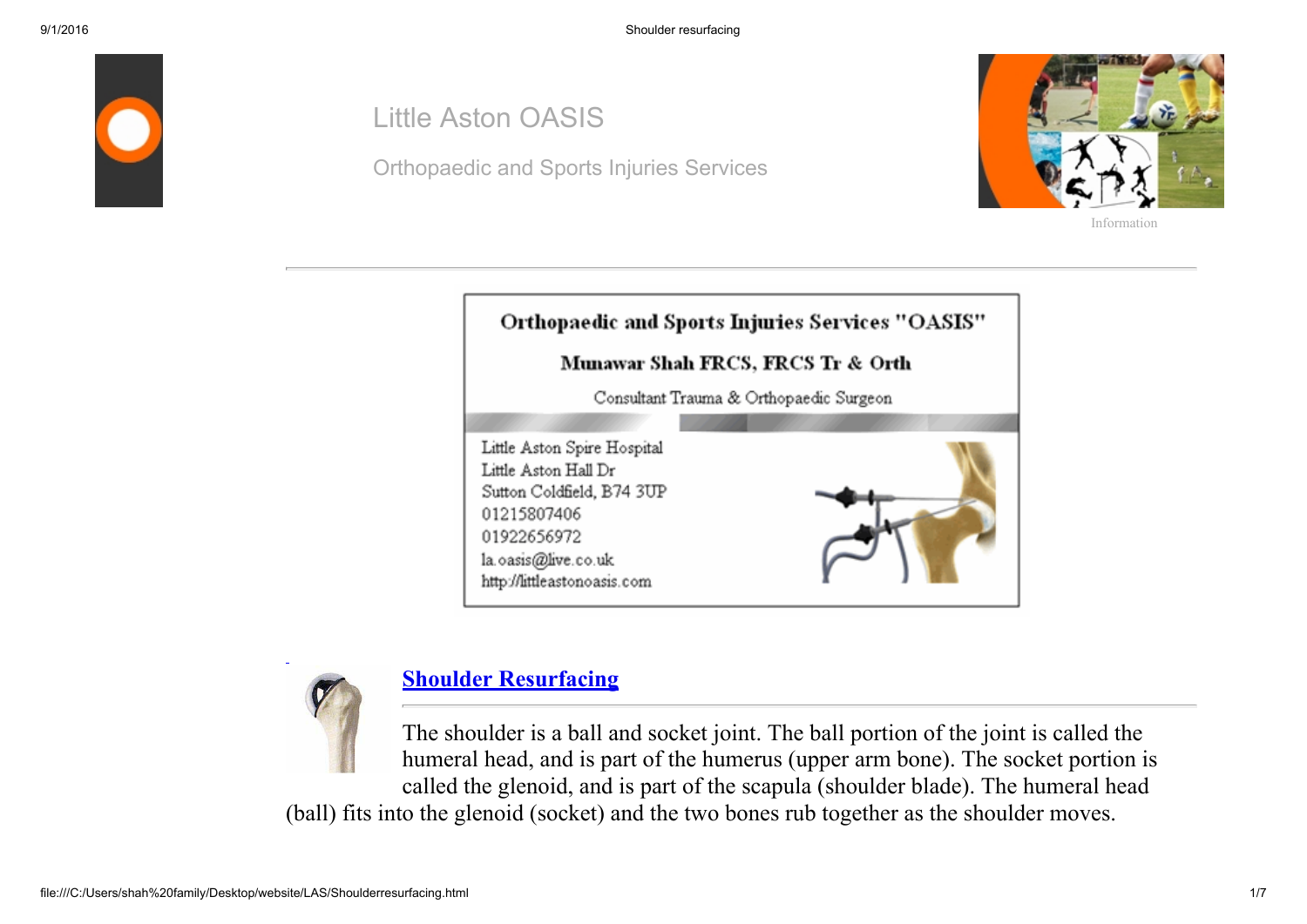

In a healthy shoulder joint, the surfaces of these bones where the ball and socket rub together are very smooth and covered with a tough protective tissue called cartilage. Arthritis causes damage to the bone surfaces and cartilage. These damaged surfaces eventually become painful as they rub together.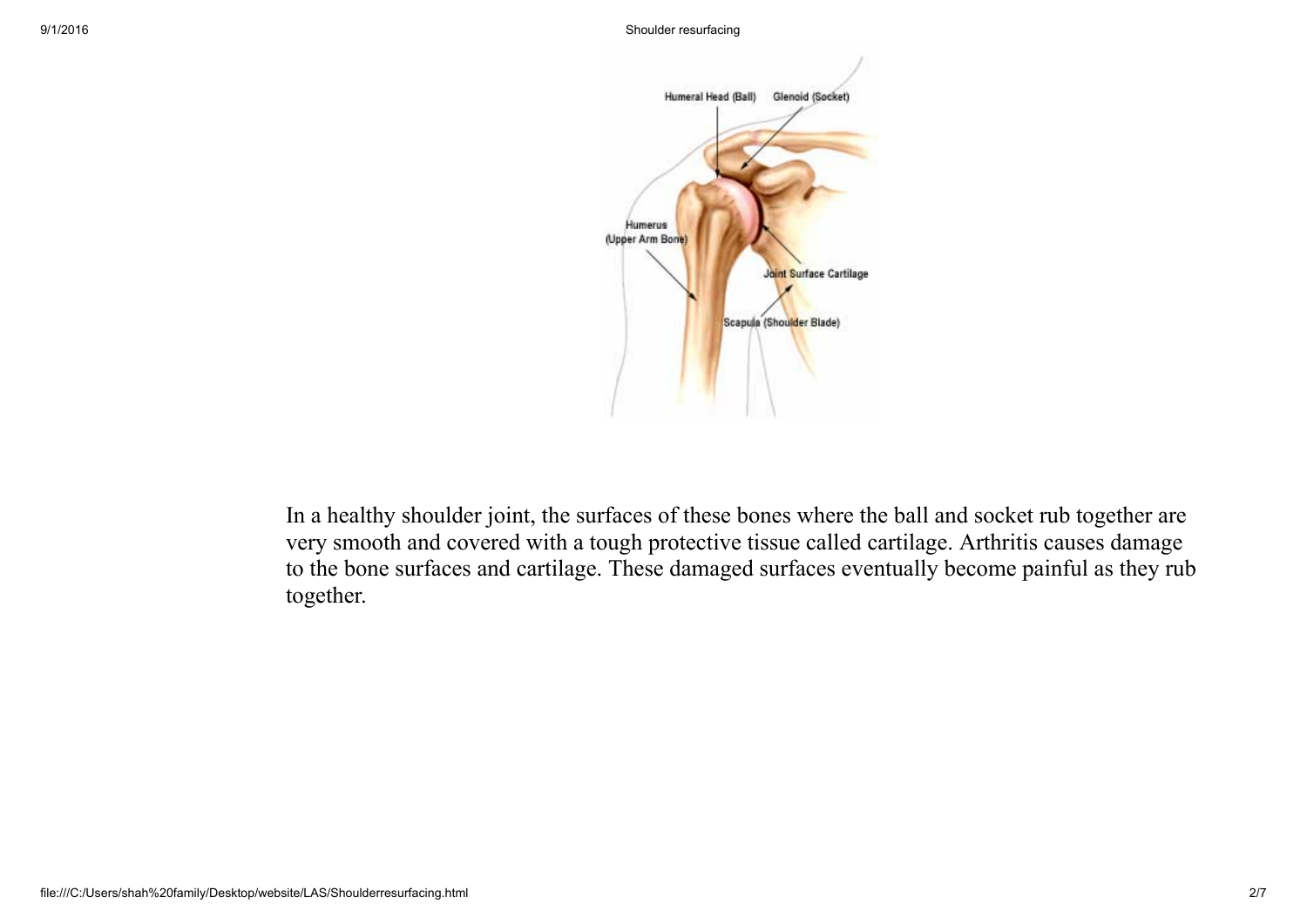

There are many ways to treat the pain caused by arthritis. the GLOBAL® C.A.P.®, a humeral head resurfacing implant for active patients looking for a bone-sparing option. These implants are shaped so that the shoulder joint will move in a way that is very similar to the way the joint moved when it was healthy.

Below is a list of things you may want to bring with you to the hospital in preparation for your surgery. Talk with your doctor as he/she may have additional information about preparing for your hospital stay.

- Your personal belongings should be left in the car until after surgery. Tell your family that your room will be assigned when you are in surgery or in recovery, at which point they can bring your personal items to your room.
- Personal grooming items that you may want to pack include a toothbrush, toothpaste, hairbrush, eyeglasses/contacts, comb, deodorant, shaving cream/electric razor, shampoo, lotion, undergarments, and a robe.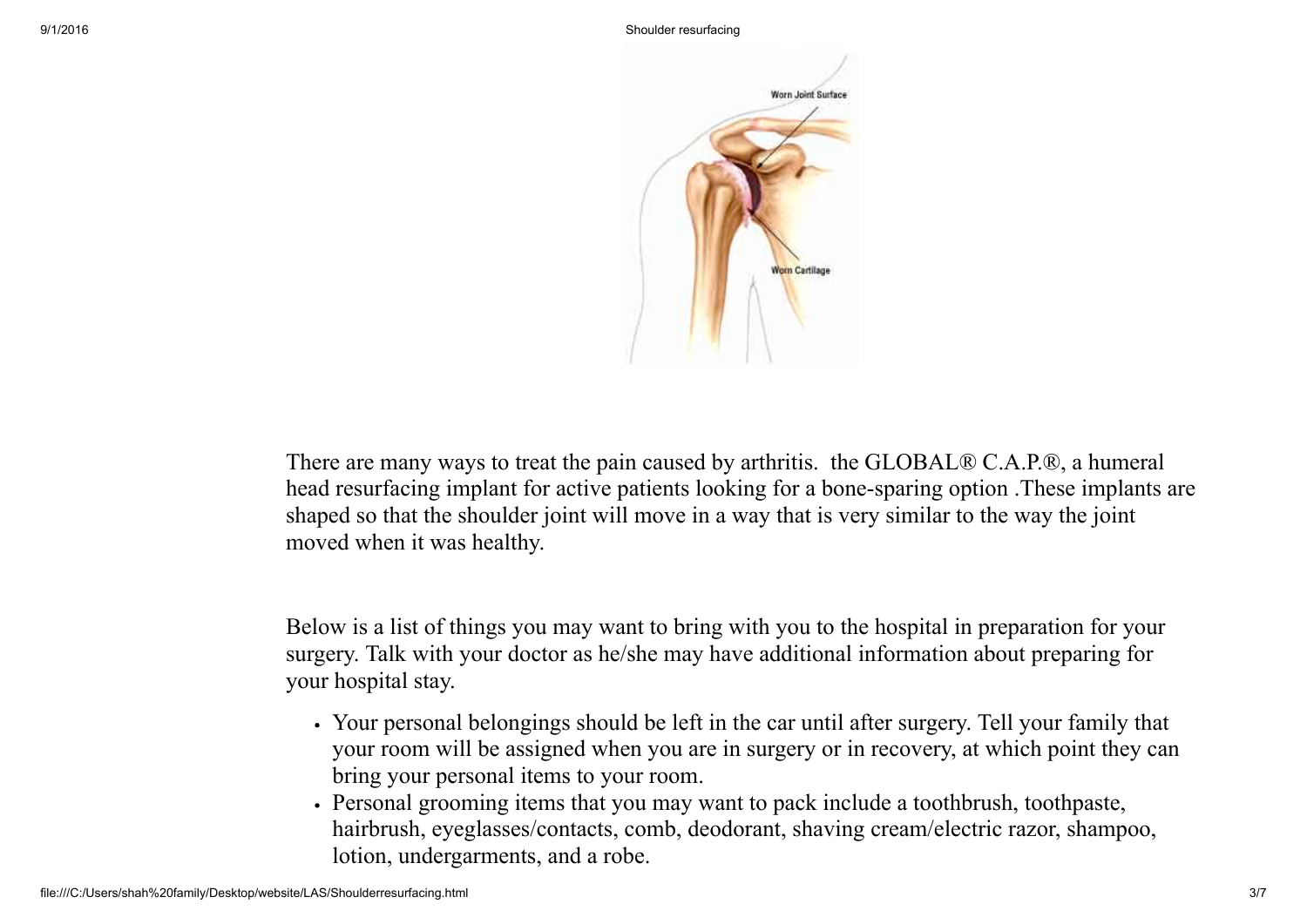- If Dring slippers or flat rubber-soled shoes for walking in the hallways.
- Bring loose fitting clothing for your trip home.
- Bring any medications you are currently taking. You should also write down your medication information to be given to the hospital staff. Be sure to include the name, strength, and how often you take the medications. Please communicate any allergies you might have to your doctors and the nursing staff.
- Leave jewelery, credit cards, car and house keys, cheque books, and items of personal value at home. Bring only enough pocket money for items such as newspapers, magazines, etc.

This procedure usually involves an anaesthetic [my anaesthetist](file:///C:/Users/shah%20family/Desktop/website/LAS/Anaesthetist.html) is an expert in regional blocks and you can have a choice of being awake while the surgery is done.

The patient is first taken into the operating room and positioned on a special operating table as though lounging in a beach chair. The arm is placed on a board that will allow the surgeon to move it up or down as necessary during the surgery. Anesthesia is given and, when it has taken effect, the skin around the shoulder and upper arm is thoroughly scrubbed and sterilized with an antiseptic liquid.

An incision about six inches long is then made over the shoulder joint. The incision is gradually made deeper through muscle and other tissue until the bones of the shoulder joint are exposed.

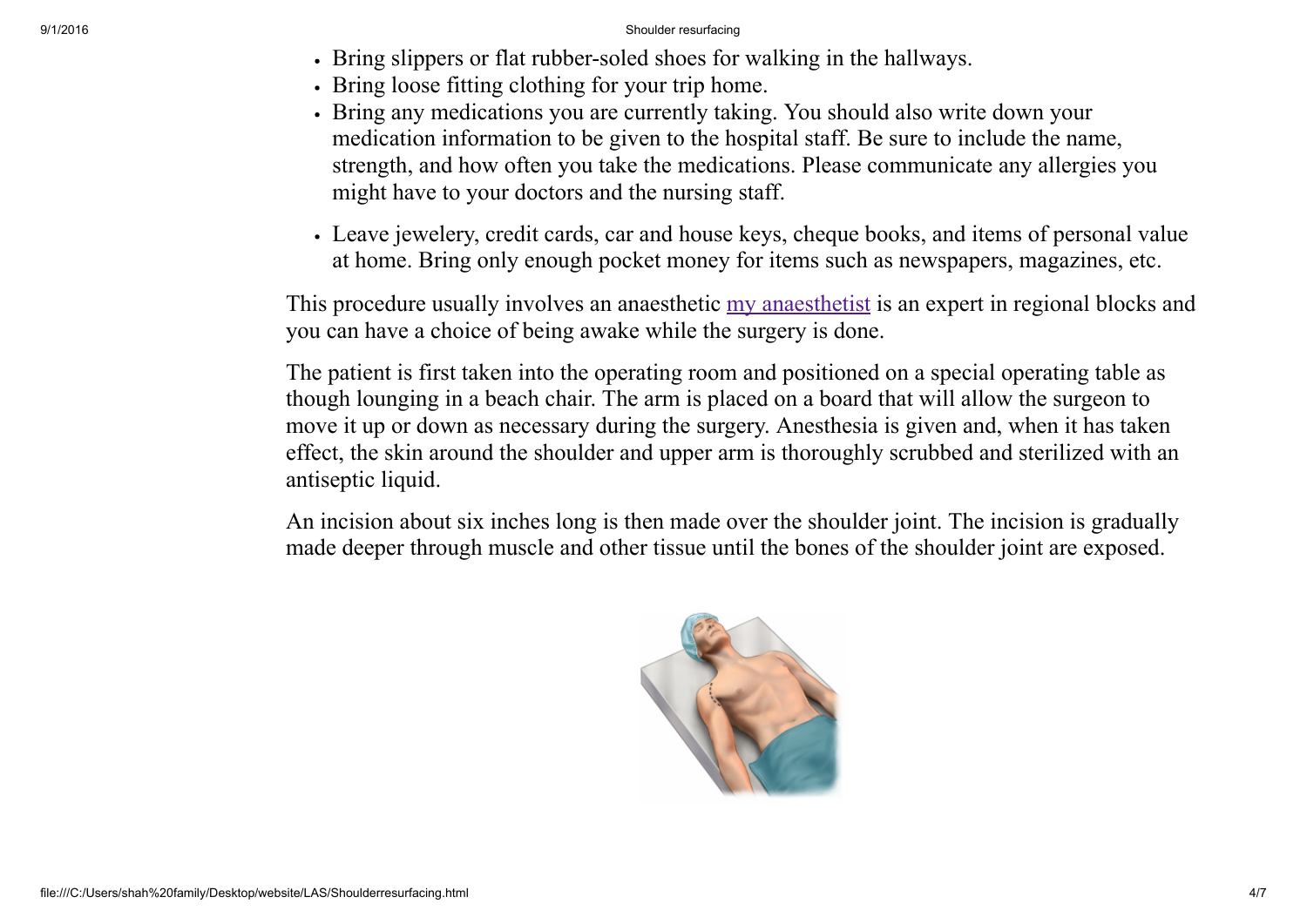The shoulder joint is then resurfaced, I use the [lima stemless](file:///C:/Users/shah%20family/Desktop/website/LAS/Documents/Global_CAP.pdf) with excellent results. In this procedure when the quality of bone is good we smoothen and shape the bone to fit a lima stemless and resurface rather then replace it.



A sterile bandage will be placed over the wound, and you will be sent to the recovery room where you will be carefully monitored. As the anesthesia wears off you will slowly regain consciousness. A nurse will be with you, and may encourage you to cough or breathe deeply to help clear our lungs. Your arm will be in a sling or brace, and it may be wrapped in an ice pack to help control pain and swelling. You will also be given pain medication. When you are fully conscious, you will be taken back to your hospital room.

When you are back in your hospital room, you will begin a gentle rehabilitation program to help relax the muscles around your new shoulder. On the day of surgery you may be encouraged to get out of bed and take a few steps. You will continue to receive pain medication as needed, and your bandage will be removed about two days after surgery.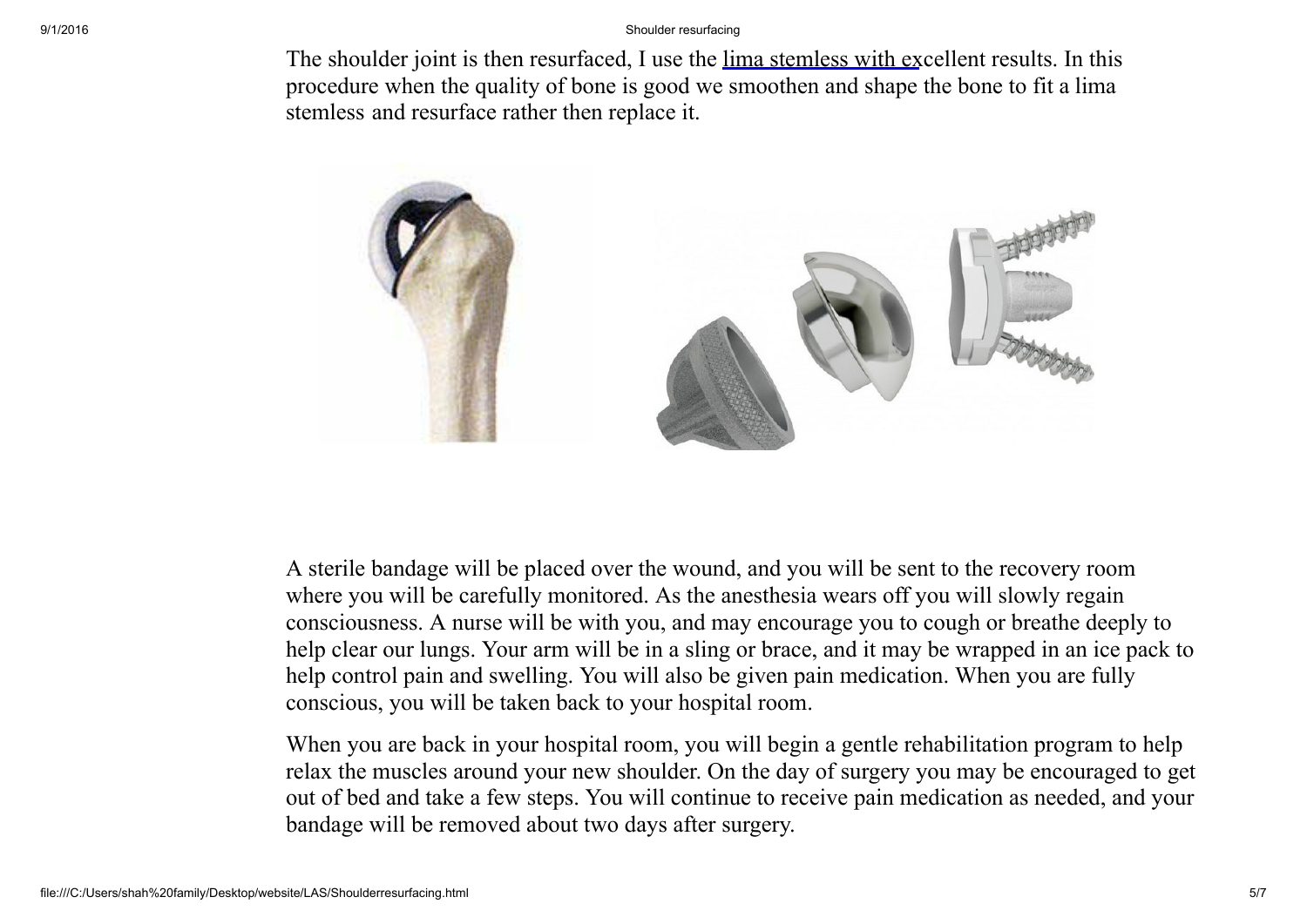Depending on your specific situation, you will probably remain in the hospital from one to three days. Your shoulder area may be warm and tender for several weeks. Before you are dismissed from the hospital, your physical therapist will show you how to perform the rehabilitation exercises that are important for your recover.

Successful joint replacement surgery may relieve your pain and stiffness, and may allow you to resume some of your normal daily activities as instructed by your doctor. But even after you have fully recovered from your surgery, you may still have some restrictions. Normal daily activities for shoulder replacement patients do not include contact sports "jamming" activities such as hammering, repetitive heavy lifting, or activities that put excessive strain on your shoulder. Although your artificial joint can be replaced, a second implant is seldom as successful as the first.

Talk with your doctor about the following points, and how they might affect the longevity and success of your shoulder replacement:

- Avoiding repetitive heavy lifting
- Avoiding "jamming" activities such as hammering
- Staying healthy and active
- Avoiding "impact loading" sports such as boxing
- Consulting your surgeon before beginning any new sport or activity, to discuss what type and intensity of sport or activity is appropriate for you
- Thinking before you move
- Not lifting or pushing heavy objects.

M Shah Global cap rehab [protocol.pdf](file:///C:/Users/shah%20family/Desktop/website/LAS/Documents/M%20Shah%20Global%20cap%20rehab%20protocol.pdf)

Resurfacing [Shoulder.pdf](file:///C:/Users/shah%20family/Desktop/website/LAS/Documents/Resurfacing%20Shoulder.pdf)